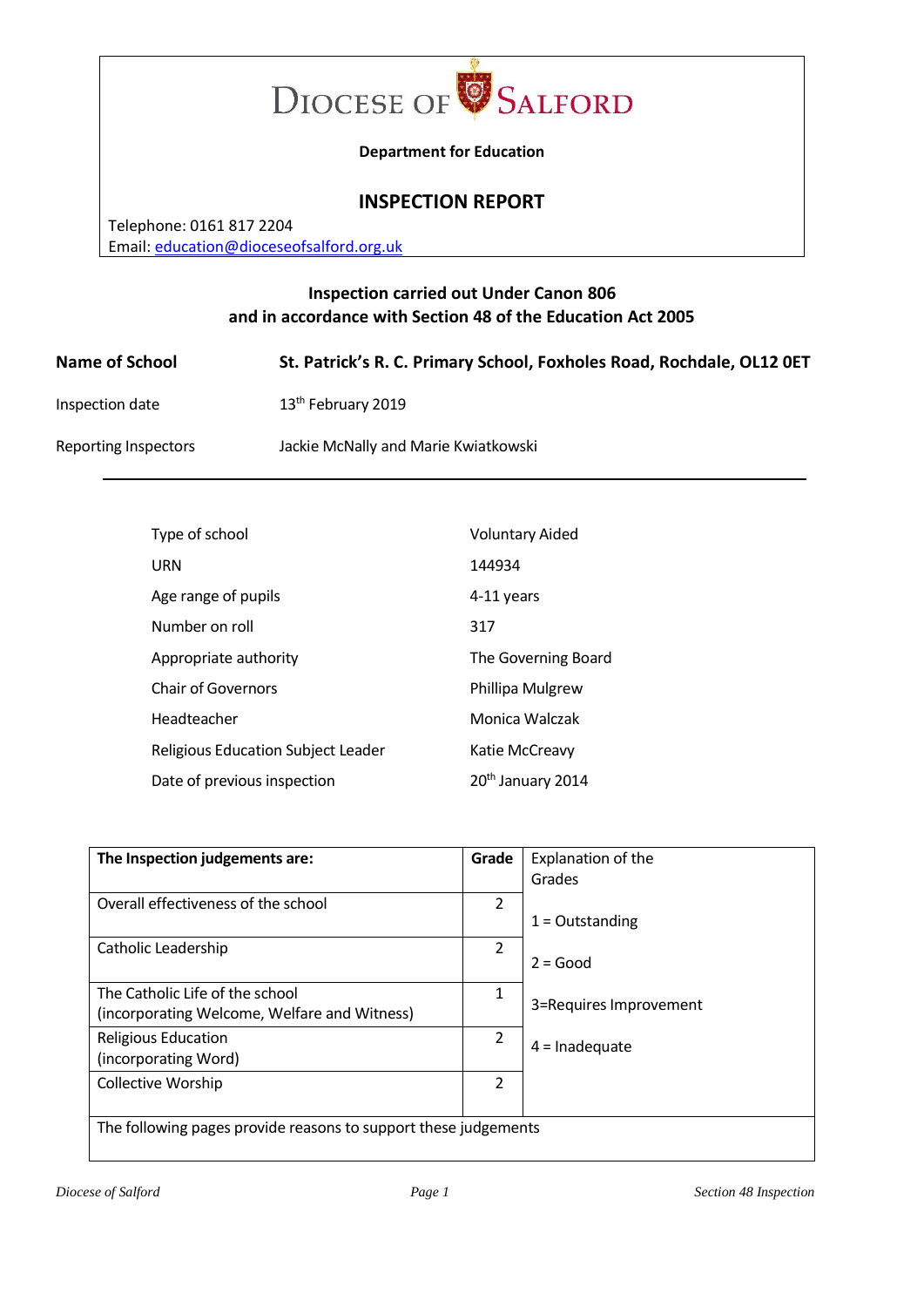## **CHARACTERISTICS AND CONTEXT OF THE SCHOOL**

St Patrick's Roman Catholic Primary School is an Independent Catholic Academy in the parish of St Patrick's, Rochdale. The 2019 CES Census indicates that 73% of the pupils in school are baptised Roman Catholics. The majority of pupils are white British (57.2%) with the remaining school population being made up of 14 out of the possible 17 ethnic groups. The proportion of children with a Statement of Special Educational Needs or an Education and Health Care Plan is above average (3.8%) and 18% of pupils are identified as requiring special educational needs support. The percentage of disadvantaged pupils (26%) is above the national average. The 2018 performance data indicates that children's attainment in Key Stage 2 in reading, writing and mathematics was above the national data for age related expectations, after a significant fall in 2017. The headteacher was appointed in 2012.

### **THE KEY STRENGTHS OF THE SCHOOL INCLUDE:**

- **There is a strong sense of family community where every person is valued as a child of God.**
- **The welcome extended to all within the community, particularly those with additional needs.**
- **There are high levels of care, support and guidance, with all people being treated with love, dignity and respect.**
- **The children's behaviour is exemplary and they bear witness to the Gospel values.**
- **The staff and children bear witness to their faith through their relationships with each other.**

## **OVERALL EFFECTIVENESS OF THE SCHOOL IS GOOD**

St Patrick's is a good school where relationships bear witness to the Gospel values. The school's mission statement places Christ at the centre of its work and provides a clear vision for all within the school community. The headteacher is well supported by a committed and enthusiastic staff and governing board who strive to provide the best education for the children. The headteacher, governors and staff place a high priority on nurturing and supporting the children within their care and there is a strong culture of welcome within the school. The whole school community reaches out to support those in need through prayer and actions and this is a strength of the school. The children are happy and confident and they clearly articulate their love of the school and their enthusiasm for learning. In Religious Education lessons children are provided with a range of activities which promote their understanding of Sacred Scripture. However more rigorous monitoring and evaluation of the Religious Education curriculum and outcomes is required to bring about further improvements. Parents are supportive of the school and speak highly of the opportunities provided for their children. There are strong links with the parish and there are many examples of where children are contributing to the local and wider community. Prayer and worship are central to the life of the school and staff have the skills to lead high quality acts of collective worship. Children throughout the school now need to be provided with the opportunity to plan and lead acts of worship independently. Children consistently demonstrate the 5Ws through their relationships and everyday lives but they now need to be able to articulate what each of the words means more deeply.

#### **THE QUALITY OF CATHOLIC LEADERSHIP IS GOOD**

St Patrick's reaches out to support schools in the Diocese and this is a significant strength of the school. The headteacher, supported by the governors, is also leading Alice Ingham RC Primary School and she has taken a lead role in the formation and development of the St Teresa of Calcutta Catholic Academy Trust. The headteacher demonstrates a commitment to providing a nurturing, caring environment which allows children to develop socially, emotionally and academically. The newly appointed Religious Education subject leader has embraced the role with enthusiasm and is keen to develop the subject further. She has concentrated on developing the Caritas and GIFT teams since her appointment and has recently undertaken some monitoring and provided feedback to staff. The subject leader role needs to be developed further so that all aspects of the Religious Education curriculum, Catholic life of the school and Worship are regularly monitored and evaluated. The governors are fully supportive of the school and demonstrate an excellent understanding of the 5Ws; they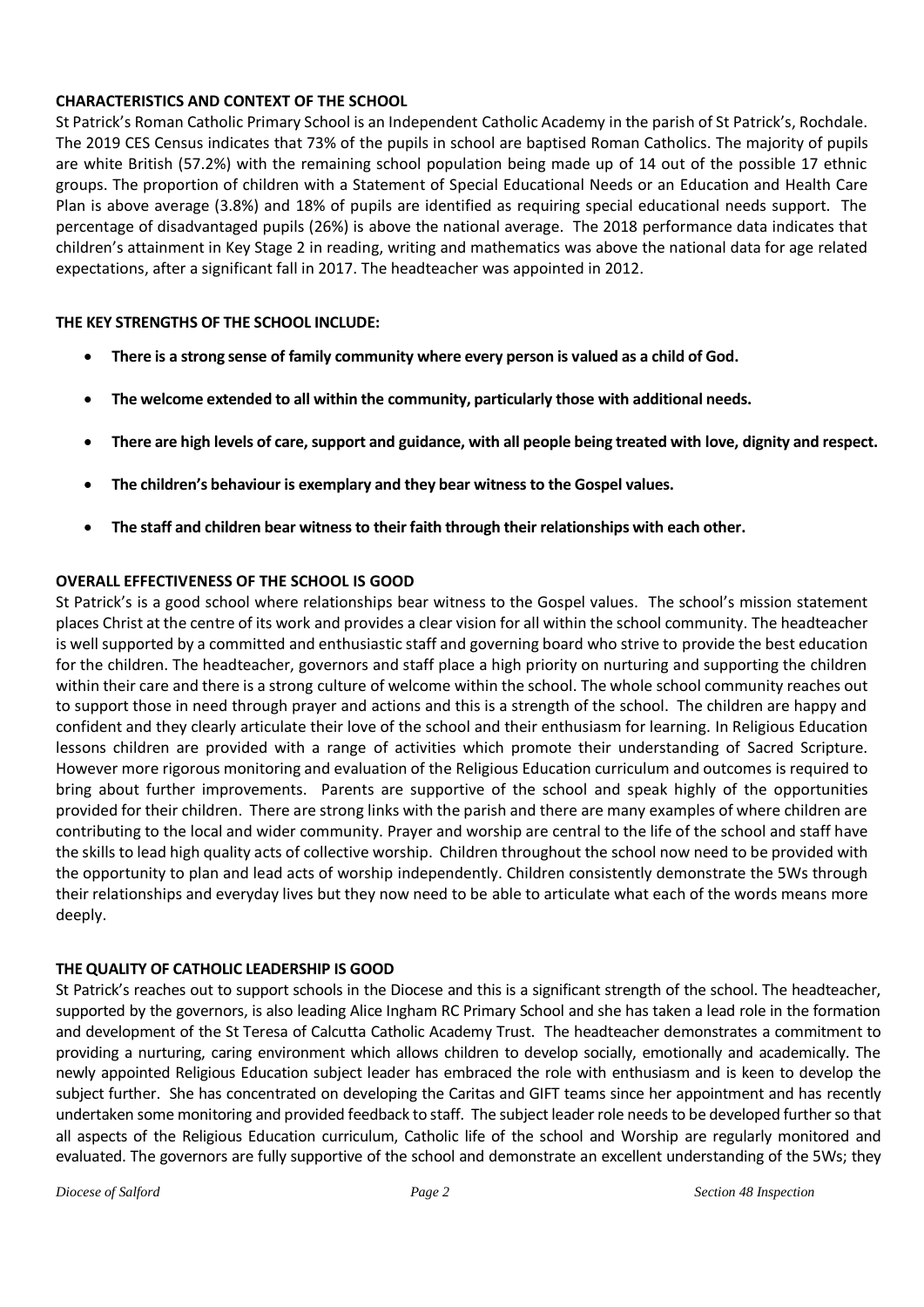are justifiably proud of how these are demonstrated by the children and staff in their everyday lives. The governors are passionate and committed and they are proactive in the school, regularly visiting classes, participating in liturgical events and through their involvement with the sacramental programme. Governors receive reports from the headteacher and Religious Education subject leader and they have discussed the Religious Education action plan. In order to develop further the school needs to carry out more formalised monitoring and evaluation activities and share these with the governors so that they can provide appropriate levels of support and challenge. The governors also need to be more involved in the writing of the Religious Education self- evaluation form. Pupil leadership is good and members of the GIFT team, Caritas team and PATS PALS embrace their roles with enthusiasm. In order to develop their leadership skills further children throughout the school now need to be provided with opportunities to organise independently acts of collective worship and other liturgical events.

### **THE CATHOLIC LIFE OF THE SCHOOL (incorporating Welcome, Welfare and Witness) IS OUTSTANDING**

The welfare of all is paramount to everyone at St Patrick's and the school fosters high levels of empathy, forgiveness, care and respect for others. The school celebrates successes and it is clear to see that children feel valued and respected; they particularly enjoy achieving the learning power awards. During difficult times the whole community encircles families with love, support and compassion; providing them with the strength to take the next steps in their lives. The headteacher spoke about how in times of great sorrow the school has joined together as a praying community which demonstrates the importance of faith in their lives. The school has employed highly skilled staff to support families. These members of staff are passionate about their roles and clearly bear witness to their faith through the support and compassion they provide for children and their families. The school is committed to meeting everyone's needs and allocates additional funds to support children with SEND and EAL and this enables the children to thrive educationally and socially. Relationships between staff, pupils, parents and the wider community are well established and this has created a strong, loving ethos built upon gospel values. The children are caring and compassionate and spoke about how they welcomed new children into their school. They spoke with enthusiasm about their role as 'PATS PALS' and how they demonstrate care for others. This was reinforced by the younger children in EYFS who spoke animatedly about the PAL who supported them. Safeguarding is given a high priority in the school and children know who they can talk to because the staff details are prominently displayed in corridor areas. The school, led by the Caritas team, supports many charitable organisations including local food banks, St Joseph's Penny and by providing gifts for Caritas at Christmas. The GIFT team particularly enjoyed their visits to Springhill Hospice where they worked with the elderly for four weeks on art projects. The parents praised the school highly and spoke about how they always feel welcome and are encouraged to join together to witness to their faith. The staff and children follow in the footsteps of Jesus by demonstrating justice, compassion and love for others.

# **RELIGIOUS EDUCATION (incorporating Word) IS GOOD**

The school mission statement is known and understood by all children and is given a high priority in the school. The children demonstrate through their actions, relationships with others and their learning that the mission statement is at the heart of everything they do. During all lessons observed the children were engaged and they participated in lessons with enthusiasm. Teachers used open ended questions to challenge and probe pupil knowledge, skills and understanding. In some lessons there was reference to Sacred Scripture. To improve the quality of teaching even further the lesson objective needs to be clearly matched to the lesson activities and good pace needs to be maintained to ensure that learning is maximised. Pupils' response to feedback needs a consistent approach across the school. A scrutiny of books shows there is a variety of work in the pupil's books but the quality and quantity of work could be improved further. In some year groups the teacher needs to provide more challenge to ensure that children attain the highest possible standards in their written work and standards of presentation need to be improved further. The Religious Education action plan correctly identifies the need to continue to improve the quality of teaching so that it is consistently good or better in order to accelerate progress and raise standards in Religious Education. The school assesses children's work regularly and moderates standards across the Catholic Federation. Parents know what is being taught in the Religious Education curriculum through information letters and by looking at the children's books.

# **COLLECTIVE WORSHIP IS GOOD**

The school is a worshipping community where prayer and worship are central to the life of the school. Collective worship incorporates opportunities for children to respond and pray through music, prayer, reflection and scripture. These opportunities enrich children's spiritual understanding and bring them closer to God. When participating in acts of worship